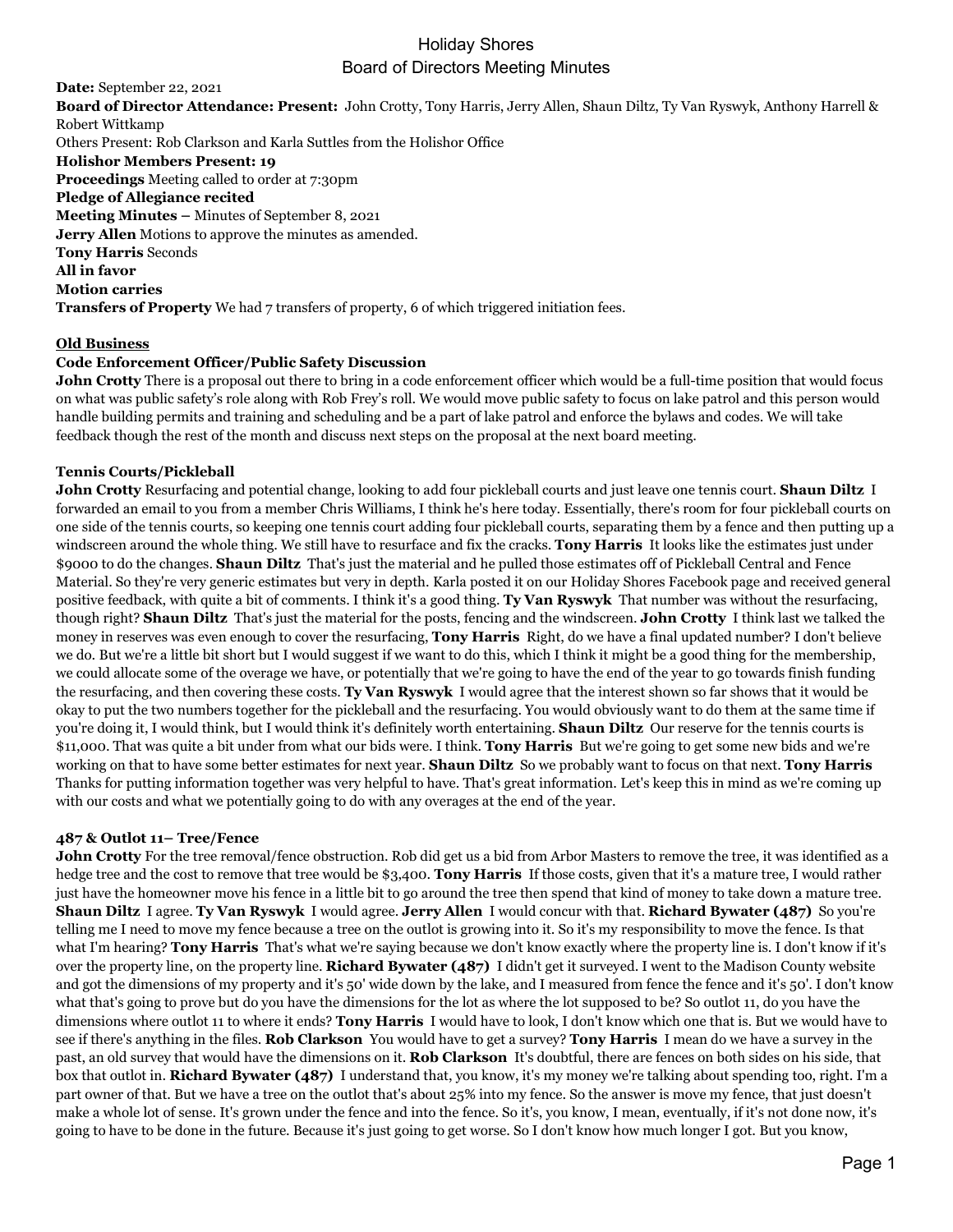whoever lives in my house after me, well might have the same issue. If that's the that's the answer. So my only alternative is to move my fence from around the tree. **John Crotty** Yes, the feedback I think we're getting with the cost and it being a mature tree the Association board would like to see the tree remain. **Richard Bywater (487)** Okay. So what are my options? **Tony Harris** I'm not sure what you're asking? **Richard Bywater (487)** Well, I mean, what are my options, I have a tree that's growing into my fence. So eventually, in a few years, my fence I'll probably have to replace it. Right? So are those my options, that's just what I'm asking. **Tony Harris** I would initially think if it was me, I would move the fence in six or eight inches or a foot, around the tree, and leave the rest of it. I don't know if you moved it over, even say six inches, would that solve the problem indefinitely. I don't know, we could look into that and see. And we can look and see, if we've got fences on both sides we might have in the files a survey that would include that middle lot, for when those fences got permits originally to say what the dimensions of that lot are, we could check and measure and see where it falls. If it's on the edge of the property line, I would probably say I would leave it and you know, until it's over into your property, if it's already over in your property to me, that's a little bit different story. But if it's on the line, and you just have to move the fence a little bit, I'd say move the fence. Just for discussion purposes, a foot or something into your property, and then we've got another issue we probably need to discuss. And that's just my perspective on that, obviously. And with the rest of the board feels. **Jerry Allen** That's about the only option other than getting it surveyed to find out truly where that tree lands. Is it in your property or is it on the outlot? **Richard Bywater (487)** So if it's on the outlot, what does that mean? So if I spend the money to get my land surveyed, and the tree is not on my property then what's next? You just said you don't want to get it cut down. You don't want to cut it down, it's a mature tree. **Tony Harris** Well, if it's not on your property, we wouldn't do anything with it. Obviously, if it's not on your property, we wouldn't cut a tree down even if it's on the association's property because of a fence that's right on the property line. At least I wouldn't think so. If we find the tree is growing into your property, that's the only thing to me. That makes it a different story. **Richard Bywater (487)** Just the root at the base is grown under my fence. So alright, well, thank you for your time.

### **Road Resurfacing 2021**

**John Crotty** The road surfacing has been completed, oil and trap rock was applied to approximately 24,000' of roadway. Pothole repair will continue on an as needed basis for the remainder of the roads. Rob, there was still quite a bit of rock over by the Su Twan dam. **Rob Clarkson** It will be utilized next year with the patch machine. **John Crotty** So it's just going to stay there, I guess. **Rob Clarkson** No, we're going to move on. **Shaun Diltz** That translates to about four and a half miles of road. So that was about 25% of the roads that we have in the community.

### **Dock Bumper Update**

**John Crotty** The bumper for the docks at the clubhouse have arrived and maintenance will start installing them in the next week or two, completion by mid-October. By mid-October, there won't be as much boat traffic, but with the restaurant opening up, can we shoot to have it done by time the restaurant would be completed. **Rob Clarkson** Trying. **John Crotty** We won't have as much boat traffic, but it would be nice to have those installed for that.

## **Restaurant Update**

**John Crotty** Everybody on the board should probably have seen the post. Everything has gone through as expected. They're finalizing the last bit of paperwork and they do expect to open on October 15. And that was posted on Facebook so it should be a very busy weekend. A lot of people excited for him. **Tony Harris** Now that's good news. **John Crotty** I guess the question would be we had last discussed pushing rent out till October 1 when they thought they could open September 15. Do we look as a board to allow them another variance till November 1? Or do we start collecting on October 1? **Jerry Allen** Would this extend our contract with them. As far as our term. Didn't we sign a five-year agreement with them. So it'll start on the day they start paying their rent so it would be five years from that day or five years from when we first signed it? **Shaun Diltz** These variances or just pushing the rent out not the contract. **John Crotty** It started on the date signed but we weren't going to collect rent until August 1 originally, but then we've allowed it twice, the pushback. **Robert Wittkamp** Are they asking you for another one? **John Crotty** They have not asked for one? **Shaun Diltz** I think we're good then.

#### **Dredge Sale Update**

**John Crotty** Rob, it looks like you've had some people show interest? **Rob Clarkson** Yes. We had a call from a lake community in southern Missouri. They expressed an interest in coming up and taking a look at, they haven't set a time with me yet to do so. It's hopeful. **Anthony Harrell** Did they talk any numbers yet? **Rob Clarkson** They'd have to see it first. **Jerry Allen** Have we got any value on it yet. As far as what we could expect. **Rob Clarkson** They the actual manufacturer hit me with the news of it being a prototype. **John Crotty** Okay, so we'll keep trying to push that to get that out of here.

#### **Excess Funds Allocation**

**John Crotty** I know we just discussed the excess might need to go towards the tennis courts, also at one of the other previous meetings they talked about rocking the road leading to the north property pond. So I don't know if we're at a point to discuss some of this. **Anthony Harrell** Where do we stand on the fish, we rolled that over, right. **Shaun Diltz** We rolled over \$2,500 because we couldn't find stripers last year. We found stripers this year. So that'll be going to that. And then the original \$6,500 budgeted will be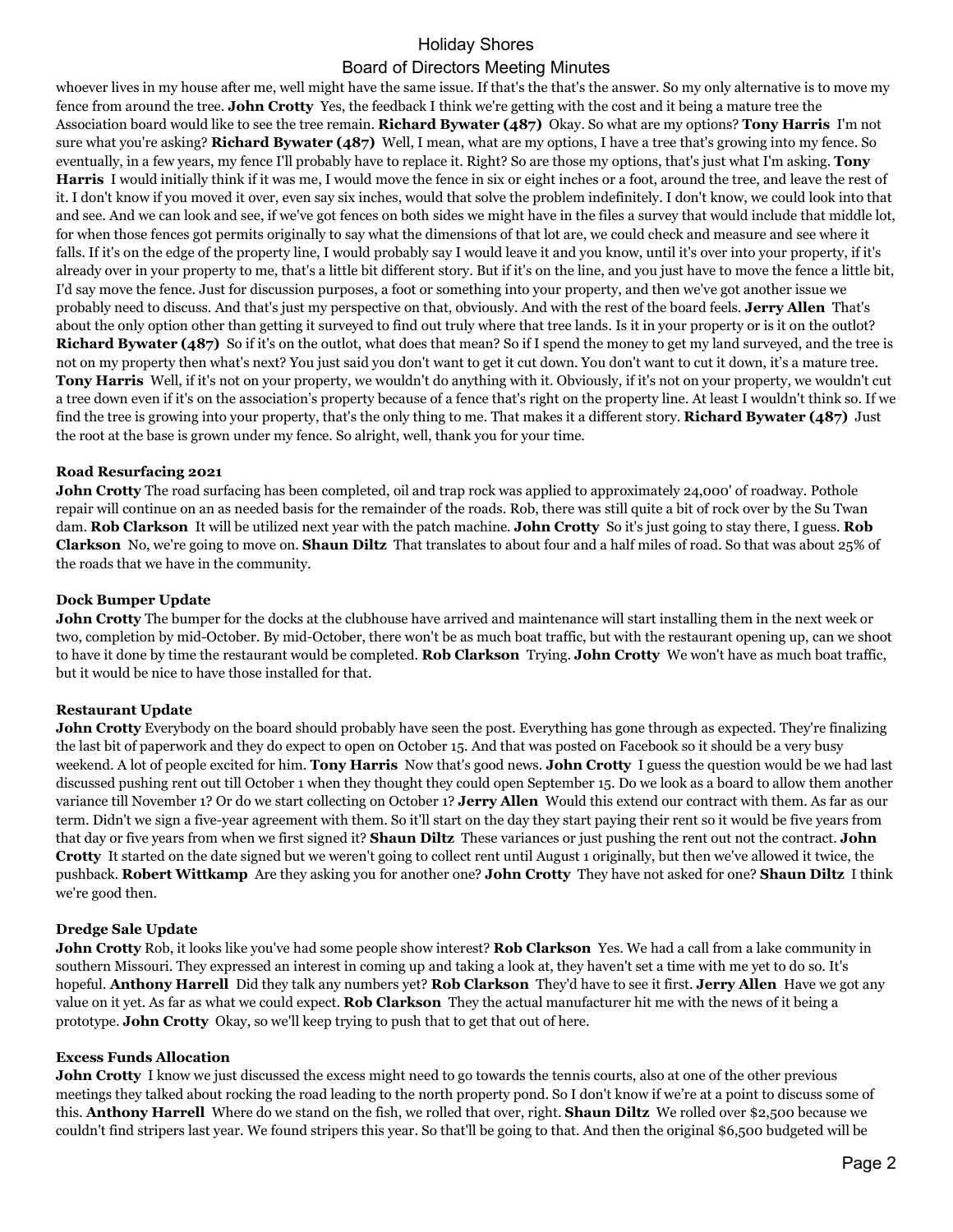going to catfish and largemouth bass. I haven't heard back on how many stripers he has, because he hasn't touched that pond of his, he's waiting till it cools down. He said by our next board meeting, they'll have an idea of size and numbers, which will tell us how many we can get. We kind of have a baseline of how many we want to throw in the lake and if we don't hit that based on the size and numbers, I was going to see about any allocation just for the stripers. The reason we're getting them in here is because we have excess baitfish and those will do nothing to eat them, shad, crappie, yellow bass. **Anthony Harrell** So we're okay, on fish, then. We don't need any additional allocated funds. **Shaun Diltz** That's what I'm saying. It depends on this. I don't know how many we're going to get because he doesn't have the size and the number yet so we may end up asking for some to get to the number that we want to do. **Anthony Harrell** Are those by the pound or by the fish **Shaun Diltz** There by the fish. Other people were selling it by the pound and that's why the numbers were astronomical. So we found a small fish farm in Arkansas that looks to be a great partner moving forward. **Tony Harris** The other thing I was going to say on excess funds is you know, we're looking at the finance committee's, we look at our estimates and stuff is you know, we needed extra money for the carpet in here and tennis courts. As we get the new investments let's use excess to fully fund those so we can do those projects next year. We got those two, the pickleball court, potentially the rock, and then we can look at other things as they come up. I know at times we've had issues with culverts that needed money, so it's a good time to see if we have any other culverts that we need to replace and set some money aside for that. **John Crotty** Rob is working to get us a bid to see what it's going to cost us to do the road on the north end.

## **Elevator Update**

**Rob Clarkson** I met with a member who worked for one of the leading elevator companies. He was going to pass along our info to his company estimator to get us a bid to compare what was brought forward by our current vendor. No word yet on his proposal, it was noted that our add a phase is not working correctly. And we're currently seeking an electrical contractor to bid to repair this unit, which should extend the timeframe on the replacement of the elevator. **Shaun Diltz** What's an add a phase? **Rob Clarkson** We don't have three phase here. So they work it somehow to make an extra leg. I don't understand it 100%. Southwest will not bring us three phase so we make our own.

## **New Business**

### **Variance (1359)**

**Mark Dowdy (1359)** I'll try to make this short. I took out a permit to build my dock where it exists today. Originally, there's what Rob and I discussed is considered a boardwalk the entire length of my property meeting up to my neighbor, which is on the south side it does not meet up to any neighbor on the north side. So I built the dock, took out the permit to build the dock. The permit was taken out in July of 2018. And I received a letter approximately three weeks ago that indicated that potentially that I need to ask for a variance according to where my dock sits today. Now to get us from 2018, almost three years later, where we are today. I'm a contractor out here in the area and I try to do everything in my powers to what is asked of me by the Association. And the majority of this work that I did was my sole responsibility. There's only one person that ever came to my home at any given time, during the entire project. And that was Rob Fry. Rob Fry was there multiple times. And everything, according to our conversations was approved through Rob. So to be honest with you, I've only lived here five years, I had no knowledge of a variance other than three weeks ago, when I walked in and got the variance permit. So I guess that's part of the communication breakdown is why we're here today, when I took out the permit three years ago, and I get a letter, almost three years to the day from the Association, saying I need to take out a variance. So there's several things involved here. But I guess what myself and Rob Fry met about five weeks ago on my dock, we thought we had resolution. But then two weeks later, I got the letter said I needed a variance. And I think where the misunderstanding is my neighbor to the north, who is no longer living there, he moved, he and I didn't see eye to eye. So I guess he potentially has taken out. You know, he's maybe asked the Association that he wants to build a dock, just like I built. And if he does that, that's where the variance comes in. So if you go out there today, on site, you'll see that my boathouse sets just inside, probably two to three feet inside the property line that he had surveyed recently. And I'm saying he had it done within the last couple months. So I always took it from the street all the way back, I just used imaginary line back to this big tree that was there is where I thought the property line was. So I'm within the property line. However, I did put on a set of steps to the north, that would actually put me a little over, probably two and a half feet over my property line. So the resolution that I put on paper, and I talked with Rob, is that knowing now where the property line is per the survey that was done, I think I need to remove the steps. If I remove the steps, then in my opinion, I'm only solely on my property. However, I don't meet the five-foot variance. So that's why I'm asking for the variance. **John Crotty** So the permit was taken out in 2018. But when was the work actually done? **Anthony Harrell** So the work was done drawdown? **John Crotty** So 2020, 2021. **Tony Harris** Two years. **Anthony Harrell** So Mark, we pulled the permit from 2018. And the drawing that's on there shows that your dock ends like kind of at the middle of the shed on the building application. **Mark Dowdy (1359)** The dock actually ends almost dead in line with the shed. **Anthony Harrell** That's what I'm saying, the original permit application shows it giving that five foot from the property line, it looks like it's like almost to the middle of that. You call it boathouse I guess. So what was built was different than what was in the actual permit application, it went farther over, like you said it goes even with the shed. **Mark Dowdy (1359)** So when the permit was taken out, and I even told this to Rob. You walk out to my property, I staked it off with lines. Once the drawdown happened, I put stakes from my boathouse straight out exactly where they were at. And I asked Rob Fry to come out and look before I started. Rob Fry personally came out and approved exactly where I had it staked off, I did not move anything, I put everything exactly where it was, per the string lines per the stakes. However, there was no stakes up there with the little pink ribbons that you would see today, simply because my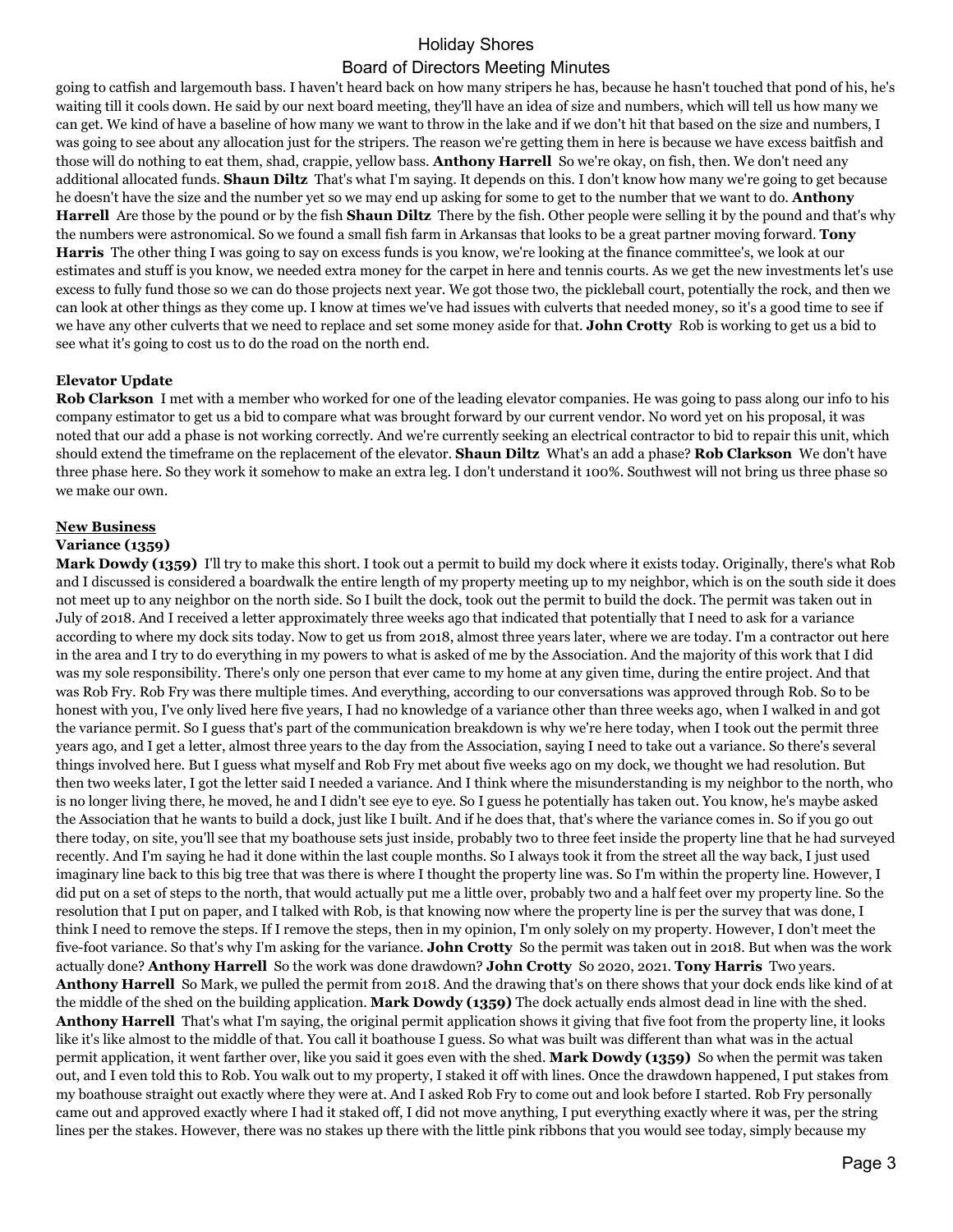neighbor on the north decided to have it surveyed. So as Rob and I stood there five weeks ago, we stand there and we say that property line comes down and it curves pretty hard towards my boathouse. Now, I find it hard to believe that that's really the way it does. But you know, what, if that's the survey, that's the survey, I haven't had it surveyed. I'm taken based on who put the survey stakes there. But the bottom line is, I mean, from the street straight back. The only thing that I'm over is actually those steps. **Anthony Harrell** But what I'm saying is the code for a dock is five foot from the property line. And when your original permit shows that five feet from the property line, because your dock ends on that permit application? **Mark Dowdy (1359)** Sure it does, because the reason it shows it is because I had 10 feet all the way to the big tree, that 10 feet wasn't there. And no, we hadn't had it surveyed. So we went strictly off the boathouse. **John Crotty** We have that drawing from the permit that shows that the dock was going to end in the middle of the shed. The one from 2018. **Anthony Harrell** I'm not aware of that. **Tony Harris** That is the application, does it actually match what was approved two years before it was actually built. **Mark Dowdy (1359)** Show me what you're talking referring to this. **John Crotty** Was this part of your packet that was submitted. And you see there, there's your shed, it shows the dock stopping somewhere in about the middle of the shed and you're actually past the shed now. **Mark Dowdy (1359)** Well, this is I mean, you'd have to look at this.. that you know, you're going by, I don't know who did this drawing. **John Crotty** I assumed it was you, didn't you submit this. **Anthony Harrell** That was submitted by the board. I didn't do this. **John Crotty** No, this is part of your permit package. So this is what was signed off on. **Mark Dowdy (1359)** I'm just telling you, I didn't do this. This is something that's from Google Maps. **Tony Harris** What drawing did you submit because the drawing is required for the permit application? What drawing did you submit? **Shaun Diltz** It does show five foot. **John Crotty** That drawing does say you'll be five foot off your property line. **Mark Dowdy (1359)** Yeah, I'm not disputing that. I'm disputing that's not my drawing, what I submitted there was exactly what Rob Fry and I discussed, you know. And my point being is, Rob was out there with me at least twice, if not three times. Well, I know it was three times, the five weeks ago was the third time. You know, the first time here, I only went to building and zoning a couple times. And I built it exactly where it was staked off. **Tony Harris** The problem is you didn't have it staked in the right location. So it's not Rob Fry's job to get it surveyed for you. It's your responsibility to survey and to know where your property lines are and then build it within the five foot setbacks. That's your responsibility. **Mark Dowdy (1359)** After the fact I should have probably had it surveyed. But, you know, that was three years ago. So my neighbor took it on himself to survey it. I don't know that that's correct. **Tony Harris** So then it would just need to be moved to comply with the building rules. Be five feet off the property line. **Mark Dowdy (1359)** It's on my property line. **John Crotty** It has to be five feet off the property line. **Tony Harris** The rules are five feet off the property line. You just need to move it over five feet. **Mark Dowdy (1359)** So I got to move the boathouse to? **Tony Harris** If it's closer than five feet to the property line. **Mark Dowdy (1359)** Sure it is. It's been that way. **John Crotty** The boat house was already there. **Anthony Harrell** Boathouse was there, we passed a rule, so that's grandfather in. No changes need to be made to the boathouse because we passed a rule a couple years ago that anything that was done is done. We're not going to go back and make people change things that were not done properly back in the past. **Mark Dowdy (1359)** Was that the ruling or is it you're just not chasing permits that were taken out. **Anthony Harrell** A lot of the permits were gone, build permits, we couldn't research them and things like that because of the fire that happened in the old clubhouse, so it was really the only resolution we could come up with in order to be fair. **Mark Dowdy (1359)** I'm just telling you, there was a board member that I dealt with every step of the way. His name is Rob Fry. **Tony Harris** He's not a board member. He's an employee of the Association. **Mark Dowdy (1359)** He was in building zoning when I went to the meeting, and he followed that project the entire way. **Tony Harris** It's not building and zoning or Rob Fry's responsibility to survey your property. **Mark Dowdy (1359)** Sure it is. They didn't have to survey. It was approved, it was approved by him. **Tony Harris** Yes to be five feet off the property line. So you're done. With a new permit it needs to be five feet off the property line. **Shaun Diltz** It was never closed out. If it was closed out, then if the permit was closed, I think we would have some different but he's asking for a variance on this to essentially close that out. The permit was null and void after a year after anyways. **Mark Dowdy (1359)** Well, I mean, you know, and in April 2021, I got a call, said do you have an open ticket on your dock? In April of 21, the board and the Association didn't have anything, I guess they didn't have anything on record. So you know that, again, when I started building it, they knew I was going to do it during drawdown, I couldn't build that dock without drawdown. I mean, this was taken out three years ago, **Tony Harris** Well number 1, that's the first error. It shouldn't have been, you can't take a permit out and have it last that long, it expires. **Mark Dowdy (1359)** Whose fault is that? Verbally, there was extensions given, there was all the way through this. It was all verbal, all verbal. **Tony Harris** We don't do verbal, everything has to be in writing. **Mark Dowdy (1359)** I'm just telling you, what am I making it up? **Tony Harris** I don't know. I have no proof of that without something in writing, it's like it didn't happen. If there's no proof of it, it didn't happen. It's just the way everything is. We have a permit. And we have to go back to the rules but I'm pretty sure even when you look at the guidelines and the rules for permit, it tells you when they expire. So to take one out in 18 and to build it in 20, that was completely wrong. **Mark Dowdy (1359)** Well, if you recall when I took this out, I remember very clearly that the Association was telling everybody, get your permits in early because of the Covid and because of their drawdown they were having so many people turning in and they were telling them get it in early. **Tony Harris** There was no Covid in 18. **Mark Dowdy (1359)** No in 19. **John Crotty** And it does say right here, I am aware building permits expire six months from the date of issuance. So you signed on this thing, you knew that this was not going to be good after six months. So I think what I'm summarizing is whether this permit being too old or not. You built it based on where you thought the property line was. And you felt you were five feet off. But now it's been surveyed and you're not five feet off the property line and you're asking us to provide you a variance to allow it to stay on the property line. And you'll remove everything else that's on the other side of the property line. **Mark Dowdy (1359)** That is correct. **Tony Harris** Now are you requesting the dock or just the boardwalk to stay on the property line. **Mark Dowdy (1359)** The boardwalk and the dock are one of the same basically, it ties in, it's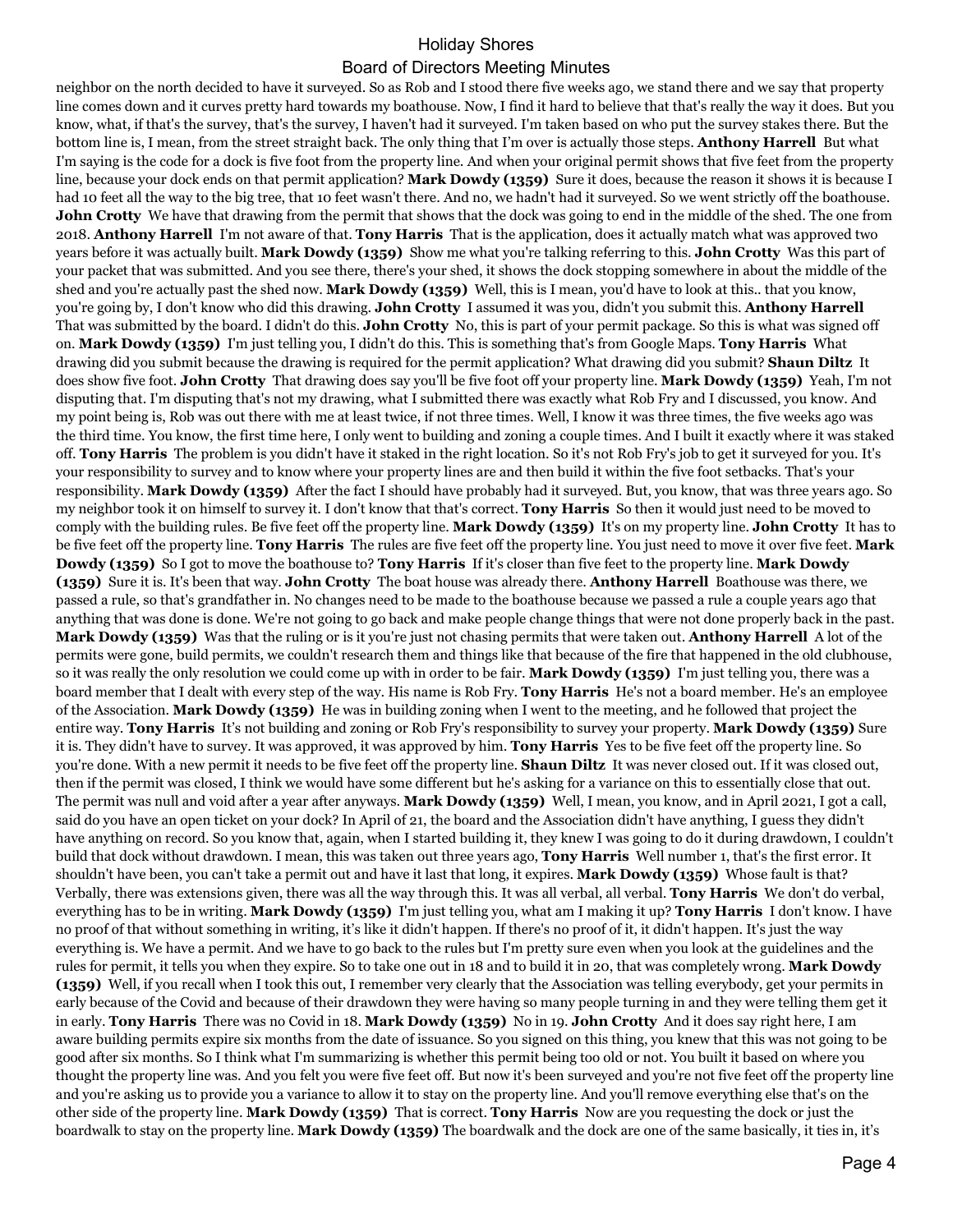one of the same. **Tony Harris** So we come at just the part, however many two, three feet, four feet wide, that's right by the shoreline, or anything that sticks out in the water. So this one shows a drawing along the shoreline, coming up to the boathouse. I don't know from the drawing, does anything else extend out to the boathouse, does the dock that's out in the water extend over that far? **John Crotty** The picture with the stake with a little ribbon on it, that's your property line now? **Mark Dowdy (1359)** Yeah, the original boardwalk per se extended exactly where the boathouse is now, I mean, that never changed, other than I just put new lumber on it. **Anthony Harrell** So, Mark, this little section in front of the boathouse is the old boardwalk that was there, before this little section here. So that's been there forever. **Mark Dowdy (1359)** Well, just to right here. **Anthony Harrell** So the only thing you did was build out from that. So you built the outside of the dock, just even with the existing boardwalk. This was existing. **Mark Dowdy (1359)** This was all existing. **Tony Harris** You're saying the boardwalk is the piece in front of the boathouse and then it comes down on the side on the north side there. **Anthony Harrell** Correct. **Tony Harris** It looks like that corner that would be out in front of the boathouse is past the property line where the pier is and stuff, looking at that. stake, I'm going to have to see the other one to get the angle. But we can't have anything that was over the property line so that front post, if it's over the property line would have to go because you can't you can't be over the property line. **Shaun Diltz** If you don't approve this variance more than that will have to go. **Tony Harris** Right. We're trying to understand exactly what so we're all on the same page. **John Crotty** Any other questions for Mark? Any more discussion? **John Crotty** Is there a motion for the variance?

**Variance fails due to lack of motion**

## **Variance (575)**

**John Crotty** We have another variance from 575 for a shed. **Jeremy Nichols (575)** Good evening, gentlemen. I've got an existing shed right now and I'm wanting to relocate it. Where I'm wanting to relocate it would be, it's gonna be the southeast corner of my lot. And I'm wanting to get it within about three to four feet of the property line, versus the 10 feet of setback. It will not be on any utilities. I've had that marked when I put the fence up and directly behind me there's no home, it's an open lot. **Jerry Allen** Do you know for sure if your fence line is right on the property line? **Jeremy Nichols (575)** Yeah, I had it surveyed. **Shaun Diltz** What street is that again? **Jeremy Nichols (575)** Clover. I'm on the east side of Clover. **Anthony Harrell** So I don't like the 10' personally, I think it's excessive and I don't know how it got written that way. The 5' I understand because if a utility truck wanted to come through and you give 5' behind your yard, your neighbor behind you gives 5' behind their yard, there's 10' there for a utility truck to drive through if they need to. Would you be willing to do a 5' given that information? **Jeremy Nichols (575)** I mean, if that's what I get yes. I'd like to be able to be a little bit closer, but I do understand also. I just don't want it way in the yard. **Anthony Harrell** I understand. But if you did less than 5', so your fences probably on the property line, the utilities can tear that fence down if they ever wanted to drive through that and you would have to fix that. **Jeremy Nichols (575)** I totally understand that they'd still be able to do what they wanted with it. I understand that. **Anthony Harrell** I would be willing to go 5'. **Shaun Diltz** If they tear it up, that's on him, I'm fine with 3'. There's nothing behind the house. **Jeremy Nichols (575)** No, and the lot behind me is actually tied to another a lot so nothing can be built. Well, I mean, I say nothing. A detached garage, that's about all that can be built there. **Tony Harris** Jerry, you know why in current building rules where the 10' comes from? If you happen to know or have any history on that, I don't know, either. I know it's written in there. I just don't know where. **Jerry Theodore (1346)** It's part of the original covenants. If not, if it was not part of the original covenant, it would have been done when the building permit or when the building rules were developed and that goes back probably in the late 70s. **Tony Harris** I was just trying to see if there was a reason or a logic behind the original 10' if anybody knew. **Jerry Theodore (1346)** The reason I say it's in the covenants, if I recall the covenants, say all buildings, they don't use a word building but basically all buildings have a 10' setback on side property line. And a shed is one of the buildings and I'm pretty sure that's part of the covenants. But one thing you guys have never asked him in here. Why does he want to place it there? **Anthony Harrell** He explained that in his request. **Jerry Theodore (1346)** Okay because you know, I have said this before, you're probably tired of hearing it. But variances should be given for environmental reasons. You call for a 12" culvert and there's no ditch. Well, why would you put in a culvert, so you give them a variance for that, everything else is a personal preference. So the reason, to me is one of the most important things on why a person wants a variance. Did you find it in the covenants? **Tony Harris** I found part of it, it says Holishor for itself, its successors, assigns and licensees reserves the 15' wide easement along both sides of all road roadways and 10' wide easements along the side and rear lines of each and every lot except for that portion of any lot which abuts the shore of Holiday Lake. With the right of ingress and egress they're on for the purpose of installing and maintaining utility lines, gas and water main, sewer lines, drainage ditches and apertures there. So really to have the easement is for the different various utility lines. **John Crotty** Other questions for Jeremy? Any more discussion? **Shaun Diltz** Well you're obviously moving it from one area to another. So it's somewhat portable. **Jeremy Nichols (575)** It's gonna turn portable. **Shaun Diltz** If there was an issue with the electric or something, maybe it gets portable again. **Jeremy Nichols (575)** Oh, yeah, it could. It could become portable very quickly if need be. **Shaun Diltz** Makes a motion to accept the 3' to the back and 3' to the side.

#### **Ty Van Ryswyk** Seconds

**Tony Harris** I would like 5' better than 3' personally, I agree with Anthony on that one. **Robert Wittkamp** I like 5'. **Jerry Allen** I like 5' as well. **Anthony Harrell** With the understanding if you do 3' that, potentially you may have to move it. **Jeremy Nichols (575)** Oh, I understand and it's probably going to be more closer to 4' than 3'. I mean, I am aware where all the utilities are. That's why I was keeping it further away. I totally understand about the utilities and that it would be my responsibility if something were to happen, or if they show up and have to do something. It is what it is.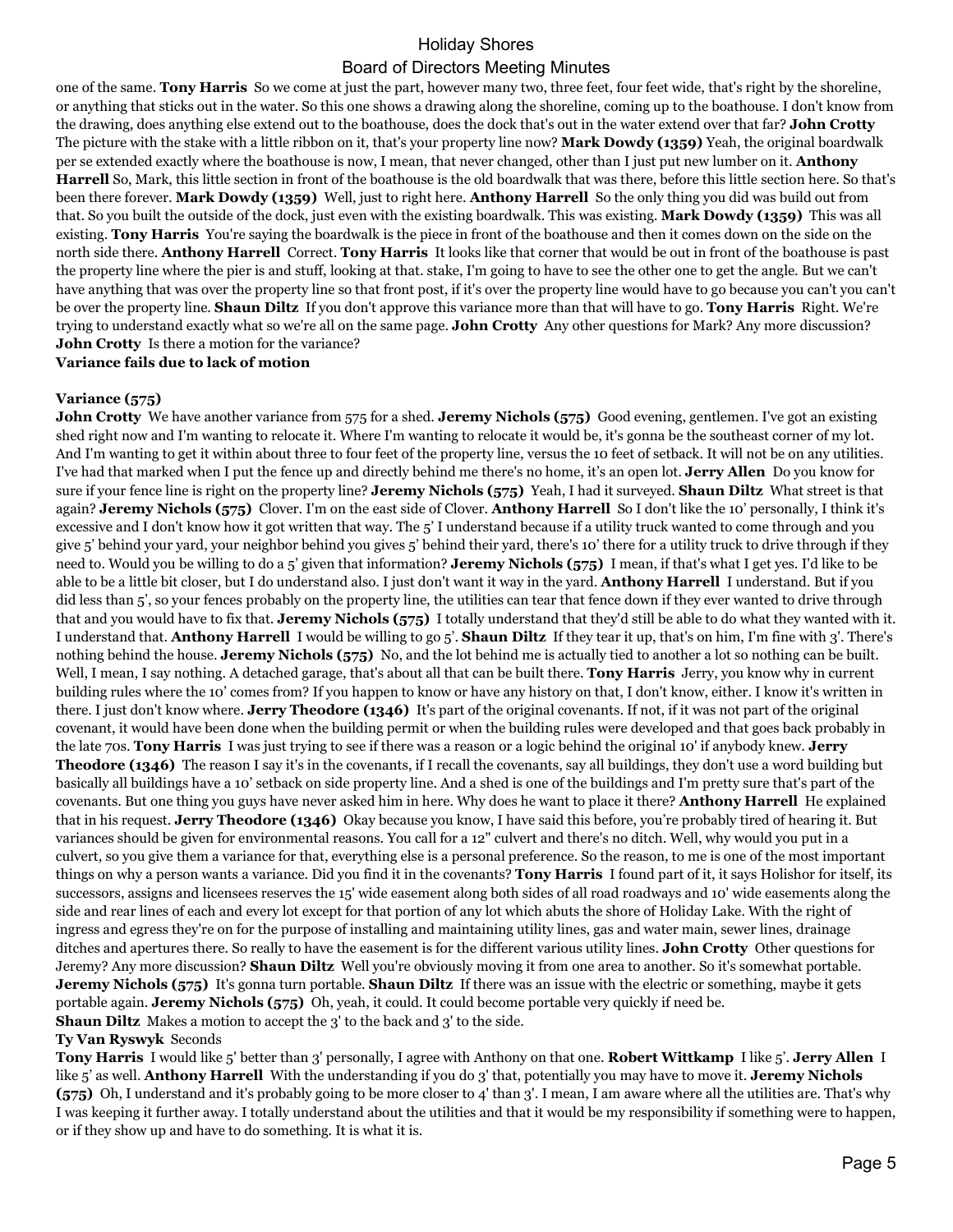## **All in Favor Motion Carries**

## **Variance (625)**

**Dennis Schell (675)** I'm putting in a new shed. I want 3' off my fence. It's been surveyed and the shed is gonna be on skids, so it can be moved. **John Crotty** What's the reason for wanted it 3'? **Dennis Schell (675)** If I went with a 10' that puts it 18' out of my yard. Well, from the fence to my deck is only 44'. So it's in the middle of my yard. It's a very odd, shaped yard. **John Crotty** See, it looks like you're going to do 3' from the back and 8' from the other side. **Dennis Schell (675)** No, it's at least 20 something. Because there's a transformer there. So I'm gonna be way away from that, plus I have a garden there. **John Crotty** So all you're asking for is a 3' off the back. **Dennis Schell (675)** That's all I want, and I'm saying it's probably 30' off that corner. **John Crotty** Are there neighbors behind you? **Dennis Schell (675)** That lots vacant where the sheds gonna go. And then off to the right side, there is a house. And he has a fence. But it's about 4' off my fence. **John Crotty** More questions for Dennis? **Anthony Harrell** No, as long as you understand about the utilities. **Dennis Schell (675)** Well I work for a utility, so I already know how it works. If we come in and we have to take your fence down to make a repair, we have to put it up just like it was. I worked for MSD in St. Louis. I'm a senior inspector. I've been there for 25 years. Even though a utility has an easement when they come on your property, they have to repair everything they tear up. At least in Missouri. **John Crotty** Any more discussion?

**Tony Harris** Makes a motion to approve a 3' setback off the rear property line. **Anthony Harrell** Seconds **All in Favor Motion Carries**

### **Open Floor**

**Roger Rawson (1851)** Going back to the pickleball stuff, I heard you guys say you had \$11,000 in reserve for the resurfacing. But the total amount I heard was\$ 16,000. **Anthony Harrell** With the addition of the \$8000 that we got quoted to redo the second tennis court into pickleball courts. **John Crotty** That was \$9,000 for the actual equipment. **Roger Rawson (1851)** No, but I mean, how much do you actually have in the reserve is what I'm asking. **Anthony Harrell** We have \$11,000 in reserves. **Roger Rawson (1851)** Okay. We had heard \$16,000. **Shaun Diltz** Oh, I might have said that at one time. I just looked it up and I think it matured in 2016, but it's \$11,000. **Rob Clarkson** Roger, I think the bid that we got to resurface it was around \$16,000. I think that's where that number came from. **Tony Harris** So originally the estimate we had was \$11,000. When we had the higher estimate last year, we tried to increase it. So I think right now, we should have \$16,900 in the reserves for resurfacing the tennis court with the latest estimate, I think around \$17,000 or \$19,000. So we've got to get a new estimate to know for certain what's it's going to cost, but we're looking at, let's just call it around \$17,000 in reserves for it. **Roger Rawson (1851)** Ok, I just wanted to get clarified on the numbers. **Shaun Diltz** I read an old number. **John Crotty** Okay. So we'll need a new bid to resurface, and then the extra for the equipment would have to come out of somewhere else. **Roger Rawson (1851)** Okay. All right. But the main focus is just to get it resurfaced. **Tony Harris** If we were going to do it, I'd say we try to do it all at the same time. **Shaun Diltz** Were talking about if we have any overages, pushing it to help with this. Rob, I guess you probably don't know when this has been resurfaced before, I don't know. Maybe someone would know. Are we in charge of putting the nets and posts backup or do they go around it? **Rob Clarkson** It was turnkey when we had it estimated. So they take it down, they fill the cracks, they resurface. **Shaun Diltz** So there would be an opportunity to hand them the pickleball plans to. **Rob Clarkson** Most definitely. They're the same people that built the Plumber stuff. **Shelly Acevedo (906)** We were here, I don't know, probably November to review the drainage that's coming across my property. We showed you the survey and some pictures and videos. And you guys recommended Rob, I believe to talk to an engineer. And we were wanting to know the status. **Rob Clarkson** Engineer basically came back and said that it needs to be put underground. Because putting it to our outlot is not an option. It's uphill from where the natural flow of water goes which, unfortunately is through their property. **Resident (906)** Biggest thing, it literally just washes and it's getting worse. Every time it rains, it's getting harder to mow because of the washout. A bigger pipe was put in obviously that, you know, here or there increases the amount of water which you build another house you put a driveway in that increases the amount of water that's running off that property. And then enlarge the pipe to a wider pipe speeds up the flow of the water coming through that pipe and it's just right through the middle. It's not like it's toward the back it's right through the middle. And when it rains, it doesn't matter. It doesn't have to be a gully washer. Rainfall can be a gully washer. And there's things you can't do about it. But if you just get a nice spring rain, you know where it rains all day. We can't mow for two to three weeks. You can't walk through it, it's that soft. **Anthony Harrell** Rob the engineer recommended underground on their property? **Rob Clarkson** Yes. It has to start on their property. Because that's the collection and then it's to an outlot that is to the west of their property I believe but it's uphill so naturally we can't drain it that way. **Shelly Acevedo (906)** It is a very, very powerful stream when it's raining. And then it's wet for days afterwards. **Anthony Harrell** What size is that, a 2' **Resident (906)** Well, it was a 36"round. And when all the upgrade happened, I don't know what section of that is. They come across and they put a 48" I believe, a 48" elliptical. So basically you just take a round pipe and smash it so it makes the bottom wider. **Shelly Acevedo (906)** When they did it they said they were going to angle it and redirect it towards your parcel. **Anthony Harrell** So all this Rob, where it originally crosses the street is it up hill all the way to our lot. **Rob Clarkson** Yes, they are the low spot there. **Anthony Harrell** So if they did put something underground at an angle towards our lot it's going uphill. **Rob Clarkson** Yes. **Resident (906)** If you put it underground then no it won't be uphill. I mean, it's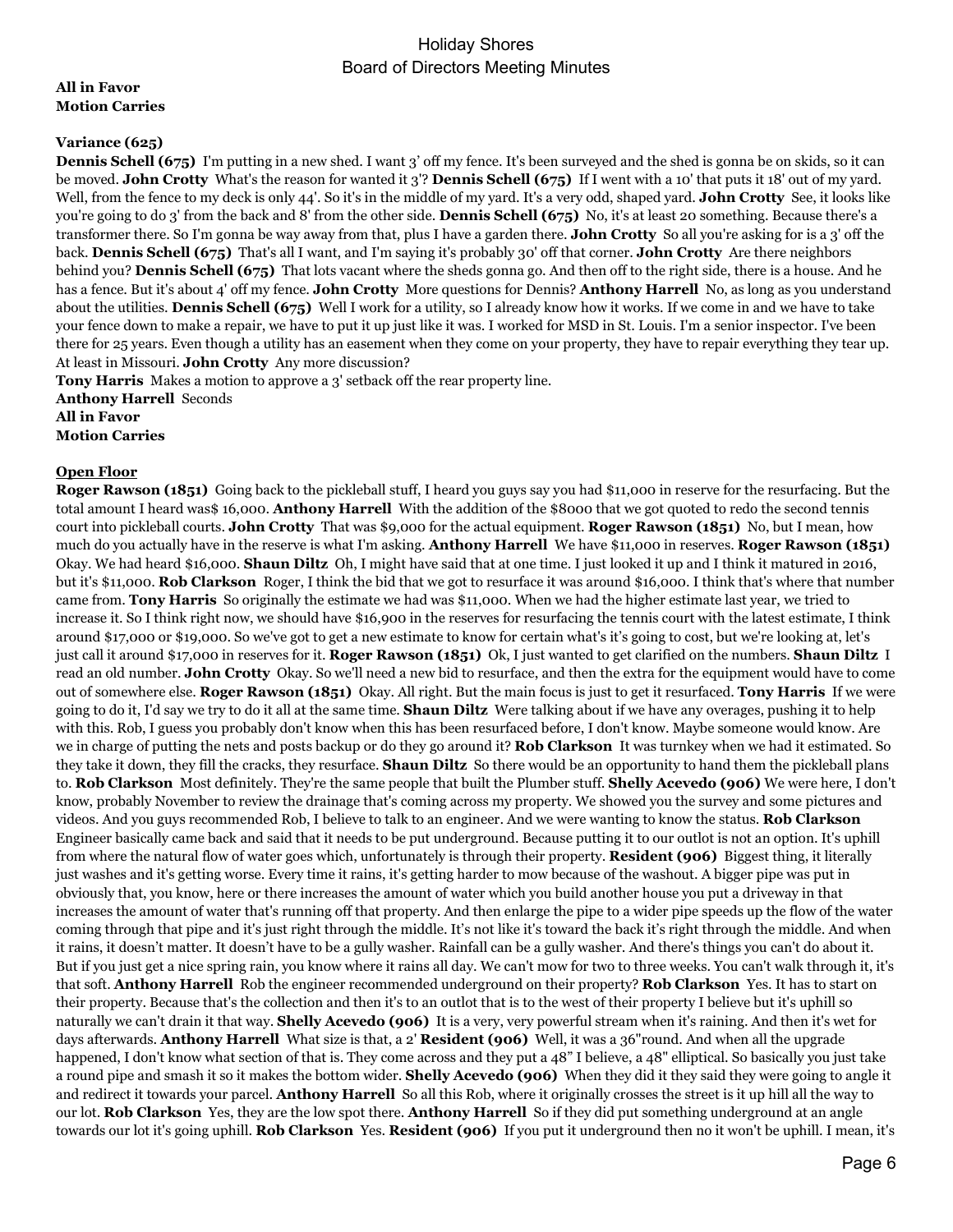## Holiday Shores

## Board of Directors Meeting Minutes

underground, it doesn't matter how high the dirt is on top of it. **Rob Clarkson** I think he's asking if we could pipe it to a section where it flowed across the ground on our lot. **Resident (906)** Yeah, you could, because you could belly out your lot back toward because remember, you got 50' that goes down, and then it turns humongous and goes across the back side. **Rob Clarkson** As my conversation with the engineer, with the size of the pipe that has to go in and the amount of fall, it will not daylight. **Tony Harris** Sounds like you would have to dig down our lot significantly. It sounds like it's always drained here. If that's the natural flow, you might get more flow now. **Resident (906)** Do you guys have elevation of the property? But I mean, it could daylight on your property if would just have to have some dirt work done on there. **Anthony Harrell** Rob, do you have those elevations? **Rob Clarkson** I'm sure Dennis does, he went out and had it shot. **Tony Harris** So it sounds like when they originally built the house, it really should have been raised. **Anthony Harrell** I would say if we can take a look at that elevation chart and see if we can minimize the amount of underground that they have to do to get it over towards where it is still going to run to the lake. What is that, about 120'. **Resident (906)** So that's 150' along the right. I do have another question on the same water topic. As Rob knows, we had a little, nobody's fault, as you know, nobody knew but they had patched alongside of the house and it ended up running down and running all over our driveway and poor guy worked his tail off to get it clean, and he did a good job. appreciate all the effort. But with that being said, they said that they was gonna come out, fix that where it's still basically dug down to dirt to try to keep it from doing it again. Just curious on what the plan is on. **Rob Clarkson** We just sealed all that so it doesn't do it again. And they're going to get asphalt to do some more patching. And you're on the list when we do it, it's basically just the apron. We just finished roads last week. **Anthony Harrell** So my question to you is if we put in the work when you look at the elevations to see if there's a way to shorten the length that you would have to go underground. Would you be willing to put some of that underground? **Resident (906)** Would I be willing to put some of that underground? **Anthony Harrell** On your property. **Resident (906)** We would look at it, I mean, for sure. You're not gonna make it turn on 90 degree I get it. But, you know, if we could minimize the area of what is used for drainage versus what we're using the backyard, you know from the day one that we got the house we was talking about, adding to the deck tearing it down, putting a pool out there, well, obviously, you can't do nothing. **Anthony Harrell** So what I'm saying is, we may by looking at the elevations, there may be a way to minimize the amount of expense that you would have to endure. **Resident (906)** Minimize our expense? **Anthony Harrell** What's on your property is going to have to be yours. **Resident (906)** So you're saying it's gonna be our responsibility to move the water? **Anthony Harrell** So we're going to try to minimize that by looking at elevations and get it over. **Resident (906)** I just don't see how it's our responsibility to move the town's drainage off of the middle of our yard. Well, I get it, there's but 10' easement to the back of the property for drainage or whatever. And then you got 50' plus another 10' on the other side. So you got 70' of property to work with. **Tony Harris** It sounds like your backyard unless I misunderstood the earlier comments, it sounds like it's always drained through there, it may drain more volume because of the increase in the size of the culvert. But when you bought the house, it was already draining through there. **Resident (906)** Yeah, it was, but obviously, it wasn't released us that. But granted there's nothing to release. I mean, it's just water flowing across the property. **Tony Harris** But it still is just water flowing across the property. **Resident (906)** If you guys had an easement to run the water across the property, then that would have had to be, you know, we would have known about that. **Tony Harris** But it just sounds like from talking to the engineer like Rob is saying, it's just the natural flow of where the water flows, **Resident (906)** Well it's not natural, because you put a pipe in. **Tony Harris** Well, on that side of the road going towards the lake it's going to flow where it's flowing because you're the lowest point on that side. **Resident (906)** As soon as you put a pipe in there and you tell it to go somewhere, of course it's got a natural flow out. But you could put a pipe and angle out this way no natural flow out to. So yeah, there's a lot of, I mean, water will go wherever you direct it, just won't go uphill. **Robert Wittkamp** It's going to take the least path of resistance. We could angle that pipe straight to the right of that photo, and it's still going to come right back to the lowest point. **Shelly Acevedo (906)** A lot of that lowest point is because of erosion, right? So if I brought in fill dirt right now, right, and, you know, put it higher than your pipe, then where's all your water gonna go? It's gonna backup to the other side of the road or cause some type of washout. **Tony Harris** Well, you can't do that #1. You can't block the water flowing out of the ditch. **Shelly Acevedo (906)** Right, but you just redid all the ditches above me and redirected it down towards me. **Tony Harris** It may be flowing better now because the ditches have been cleaned out. **Resident (906)** And every house that's built, every driveway that's put in, all that increases runoff. And where does that runoff go? So every time you guys approve a building permit up above us, including, I don't know the address just off behind us. They built the house there two years ago, I guess. There was never that much water coming out of there. I got video of the water coming out. It looked like a waterfall coming off that property and it wasn't like that. Why? They dug a basement. What they do with the dirt when they built the house, they raised the house and put the dirt off so where's all that water go? It's not going back in the ground where it was originally was going, it's running down the hill, down through the culverts right across our property. **Tony Harris** It's flowing to the ditches. **Resident (906)** It's flowing through the ditches, I get it, but what I'm getting at is every time something new is built, or you upgrade pipes and decided to dig the ditches bigger, you know, why was a bigger pipe put in? Can anybody answer that. Why was that pipe replaced going across the road right by us? **Rob Clarkson** It was done way before I was here. **Shaun Diltz** It was either failing and then whatever the 20-year, 50 year rain flow that we get is the culverts are being upgraded according to those rain events. **Resident (906)** So what does that mean? More water across our property, nobody come talk to us and said, Hey, we're gonna increase this pipe. **Shelly Acevedo (906)** Rob Frey actually said the opposite. **Resident (906)** No, he said the same size pipe and are going to turn it up so it dumps on the Association property is what he told us. **Tony Harris** I don't know how it's going to go uphill, I don't know what he was thinking. **Resident (906)** We're not trying to be hard, we're just trying to regain use of a yard without us having to spend a ton of money and so we run an underground a pipe through our backyard, what would that do to our property value? **Robert Wittkamp** I would think it would improve it because you would be able to use the property then. **Resident (906)** Well it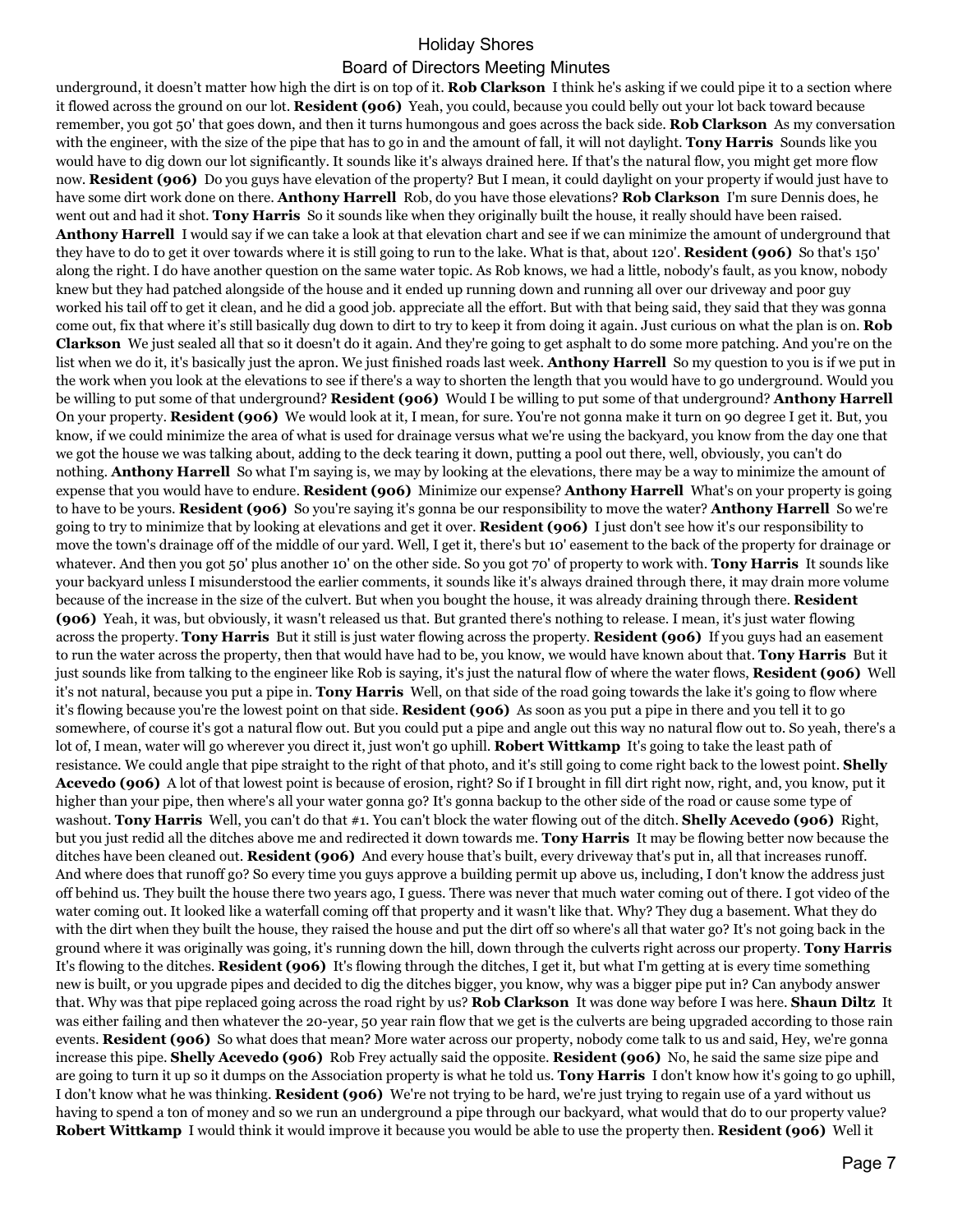## would as in if you didn't want to do anything else, because you couldn't eventually build a shed back there. If you want to build a shed, you could put a portable one up, but you couldn't build an actual shed, couldn't put in an inground pool, I'd be skeptical about putting an above ground pool because then you know, now you're expensive of putting that kind of pipe in underground to carry the weight of a pool above it. Look at that expense and that's out of our pocket. I don't agree with that. **Anthony Harrell** So if you don't want to redirect it with a pipe over to the other lot, if it's possible, based on elevations, what do you asking us to do? **Resident (906)** Assist in getting the water off our property? **Anthony Harrell** How, I'm trying to work with you and give you some options. **John Crotty** Water is going to the lowest point. **Resident (906)** You have 50' of property there that is 25' away from where you're dumping the water. **Anthony Harrell** Right. So what are you asking? **Resident (906)** Put the water on your property. **Anthony Harrell** So if we put it on something that's higher, it's going to run back. So you want us to dig a ditch? **Resident (906)** I don't care what you do to your property. **Shelly Acevedo (906)** If a trench with some riprap, whatever, if that's what it takes to get it to your side, I'll bring in dirt, I'm happy. I want my backyard, like, I want a garden and a pool and all that stuff. So if that's what it takes, it's fine. But for me to you know, I was told a lot of things before I bought this property by people of your organization and by my real estate agent, and by Bev George, who I know you guys know, so that's fine. And I know that's all verbal, I get it. And I've been fighting this battle, I went and got a survey, y'all were gonna help me get it fixed. Now, I've been here many times. So I just want to know if you guys are going to help or not help. And I won't say no more. **John Crotty** I think what Anthony was saying, it does cost us money to have these engineers come out and look at this stuff and work with it. But it can't all fall on us. We can't control where the water goes, you're in the low point. So it's not the association's responsibility to make sure water doesn't get on your property. We're going to do our best. **Resident (906)** Why does the associations property have to be the high point? **Tony Harris** It just naturally is. **Resident (906)** Oh, naturally is, I doubt that. I doubt they put a nice v on a hill in the middle. Like that's just how it laid out. I mean a house build here, a house built there. **Tony Harris** Were talking about the association property, I don't think we've gone and piled any dirt there to make it any higher that I know of. **Resident (906)** This is hearsay, but according to the neighbor next door said that that hill wasn't on the Association property until they built the house behind us and that's what they did with the basement dirt. She's supposed to have pictures and get them to me. **Shelly Acevedo (906)** You guys right when I first started this didn't even think I owned my property. You thought the drainage was on your property. **Tony Harris** I don't remember that, I don't remember that conversation. **Shelly Acevedo (906)** Anyway that's why I had to pay to get a survey done. Just saying. **John Crotty** I think some is going to be your responsibility. **Shelly Acevedo (906)** And I don't mind having some responsibility. Again, like it's the drainage of the Association. It's not my drainage that's coming onto my property. **John Crotty** It's the drainage of the whole neighborhood. **Resident (906)** It is the drainage of, well not the whole neighborhood but everybody in that area, yes. **Shaun Diltz** That's a pretty big watershed. And that's why it probably got expanded to that 48" elliptical. **Shelly Acevedo (906)** At the same time you guys were redoing the whole ditch and culvert. **Resident (906)** It was helping the guy behind us getting the water off his property that he bought knowing that, because he already built his house and whole nine yards when he bought the property, but now it gets it off his property and just floods it on to ours. Plus all the leaves that he rakes into it when it's raining. I got pictures. I'm like dude, it's coming into our yard. **Anthony Harrell** Our Association lot flows all the way down to the lake? **Shaun Diltz** Yes, there's some parking back there in the back of that cove. **Anthony Harrell** So I guess my question is, if we diverted water over there, how much ditching would we have to do down that lot to where it would start naturally flowing downhill down our lot. **Shaun Diltz** Yeah. And that's the thing, I want to go walk it and see it. But you're looking at 315' from the lake to the road. **Anthony Harrell** Some of that's got to be downhill, you know. **Robert Wittkamp** You could possibly. I'm just throwing things out here, if there could possibly be a ditch between our property and your property. If there was a ditch between our property and your property. Okay. And I don't how it goes about curving that water to the right, towards the association's lot. I'm assuming the sooner that happened, it would be better, then you would have to build up all of your lot to your driveway, I believe. But I think that's a possibility. I think that can happen. I don't know how that happens. As far as it goes, but I think just trying to give out ideas. I think that would be an idea as far as and then further on back, you may not have to do any ditching, depending on what you do with that portion of your yard or whatever, I don't know. You see what I'm saying. **Resident (906)** I mean, regardless, they're gonna have to be dirt work done, it's gonna have to be some kind of swell, some kind of low area. And there's an oak tree back there, if it gets us use to the backyard I don't care about the tree, you know, it's on our property, but it's in that 10' probably roughly off of our property. You know, if it's gotta go, it's got to go. I mean, it's just one of those things where we have no use of the backyard, when you get any kind of, you know, anything above a sprinkle. Because then we're taking everything. So it just, it's, you know, just crazy. And the amount of water is just unbelievable. I mean, I have video, if y'all give me an email, I could email you videos of literally the kids in a big tube, a 3-man tube that you'd get pulled behind a boat going down. That's how much water, how fast it comes down through there. **Jerry Allen** Based on the picture you showed us that's what it looked like to me, it was really flowing. **Resident (906)** Again, you know, it just our whole yard. It just trashes our whole yard. Oh, yeah, the back 15' is good. The first 10' maybe is good, but the whole middle is just nothing and it stays soft forever. **John Crotty** We're not going to settle this tonight. **Ty Van Ryswyk** But I think you also need to take into consideration a light rain or whatever you're saying. If we were able to do something that controlled that, you still got to be careful to the fact that nobody can guarantee when large rains come through that something's not going to flood a pool if you put a pool in or whatever I mean, I get your problem. I understand what you tried saying, you can make water go but water goes where it's going. You don't get to tell water to go without putting it in a closed pipe. That I'd be careful with but I'm willing to work with you. **Resident (906)** I mean, that's why we're here. We're wanting to work together, not against each other. You know, let's solve it together. Whatever. If dirt gets dug out, just dump it across into our property. I'll rent a piece of equipment and level it and build up our property. **Robert Wittkamp** We have dirt. **Resident (906)** So it's just, you know, we want to work together. And that's why